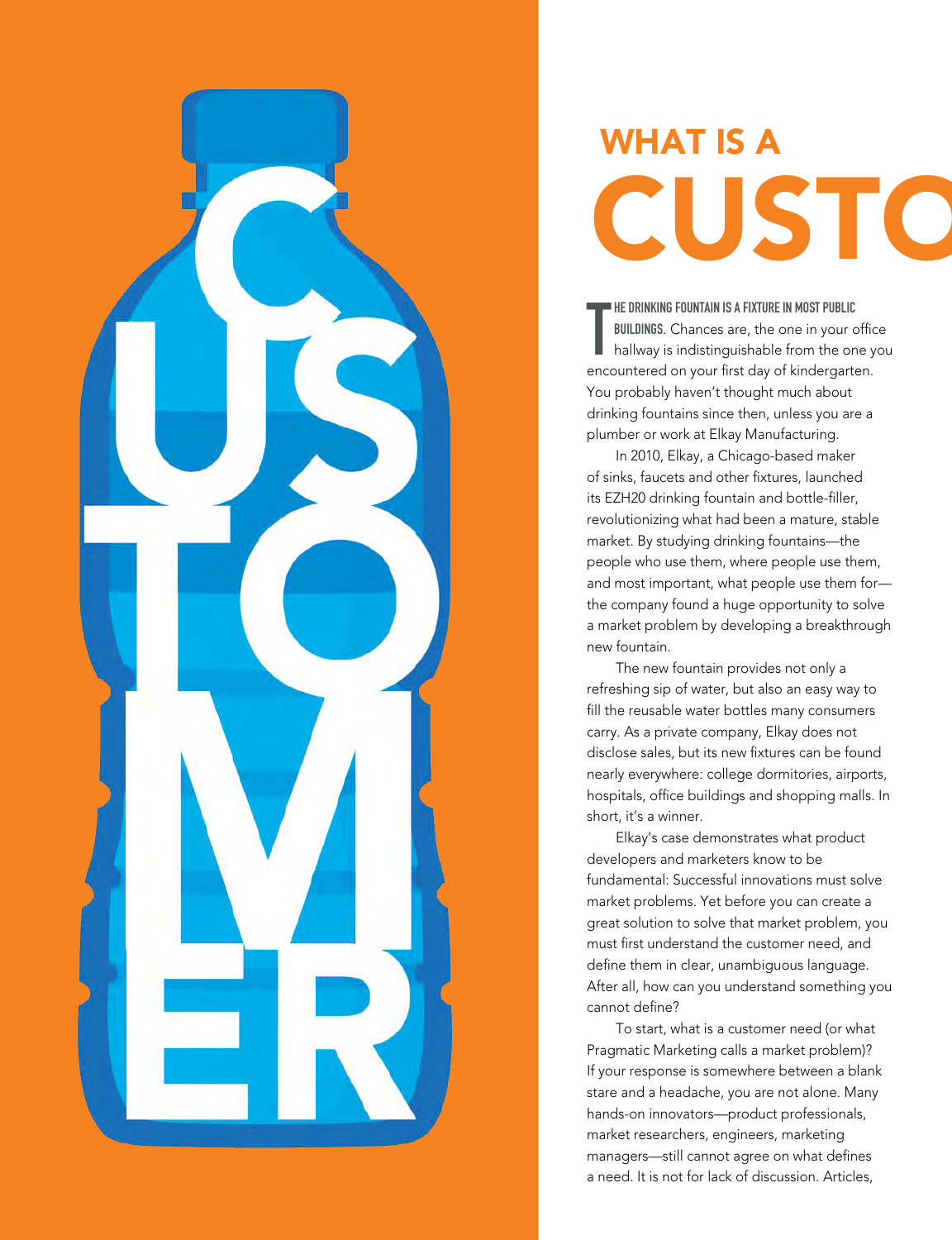BY JOHN C. MITCHELL

# CUSTOMER NEED?

conference presentations and blog posts have tried to define or differentiate flavors of customer needs, using terms like: wants, benefits, preferences, motivations, requirements, attitudes, functional goals, desired outcomes, product attributes, criticalto-quality characteristics, jobs-to-be-done, problems and use cases. This proliferation in terminology can leave innovators confused, wondering where to start.

 Rather than arguing over the right term, I prefer to stick with the most familiar one—customer needs—and define it well.

Some use this definition: A need is a desire that causes a customer to buy a product. If customers buy products to satisfy needs, then needs provoke customers to buy products. But this definition is vague; it doesn't give any direction to product teams or market researchers on how to understand what customers want

 Instead, let us consider a more useful definition: A need is an opportunity to deliver a benefit to a customer. This definition contains three components:

- 1. A **benefit** that has value (the what)
- 2. A customer who values the benefit (the who)
- 3. A context that creates the opportunity to deliver the benefit (the when or where)

#### The Benefit

The first component is the what, a benefit that has value. A benefit could be tangible or functional. Perhaps it helps a person do something faster, easier or more accurately. It could be intangible or emotional, helping a person feel better or avoid feeling worse.

 Successful products deliver some combination of functional and emotional benefits. The mix varies by category. Some industrial products deliver almost entirely functional benefits, while some consumer products deliver entirely emotional

benefits. We must assess the opportunity to deliver both functional and emotional benefits, no matter which market we are in.

 For example, the programmable thermostat is a common product. Its main product features are clear: It automatically controls your home's heating and cooling system throughout the day, using a built-in clock and microprocessor. Some models offer variable programs for weekends and weekdays or for each day of the week. Others have lighted displays

**Successful** products deliver some combination of functional and emotional benefits.

and touchscreen controls. The newest models use the internet to remotely connect to smartphone apps.

 These features are merely components of a solution, and a solution without a problem has no value. The features in your programmable thermostat deliver functional benefits like ensuring your home is a comfortable temperature when you arrive from work, preventing frozen pipes during cold days, regulating how much energy you consume and reducing system wear from excessive cycling on and off. They deliver emotional benefits such as helping you feel like a smart homeowner, perceiving yourself as

environmentally responsible and signaling your environmental commitment to guests. You did not buy a programmable thermostat because it had a lighted screen; you bought it so that you could turn up the heat on a dark, cold night without turning on the lights and waking the infant you just spent an hour putting to bed.

#### The Customer

The second lens is the who, the customer who desires the benefit and is willing to exchange something valuable like money or information. A good understanding of needs means identifying and understanding the right customers.

Sometimes, the customer is simple to spot. If you sell a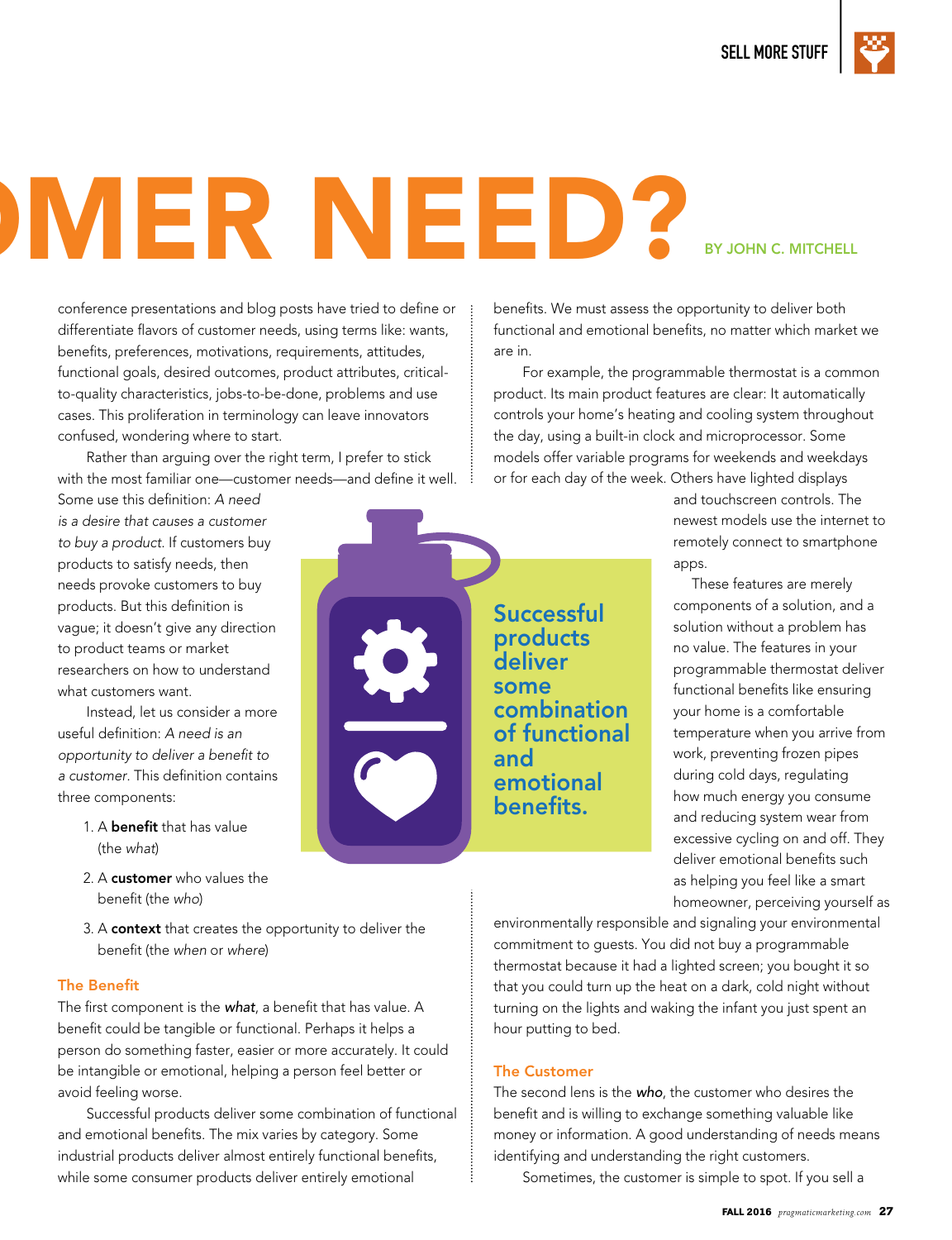

consumer product, your customer is the end consumer, the primary shopper who purchases the product. However, if you sell to a business, your customer is often a combination of several individuals who may seek one or more different benefits from your product, or your competitors' products, and they must reach a consensus on what to buy.

Not all customers perceive equal value in a benefit. A hospital purchasing manager may not see much benefit in a premium lightbulb with a lifespan 20 times longer than a traditional bulb. However, a maintenance manager, whose budget pays union wages to the workers changing lightbulbs every day, may value the same benefit much more. Similarly, demographics, firmographics, behaviors and attitudes also vary by customer. Male consumers may differ from female consumers. Managers at small businesses differ from those at large businesses. And while one investor may be comfortable with a large amount of risk and volatility, another may prefer security and stability. Even two otherwise similar individuals may hold different opinions.

#### The Context

The third and final component of a need is the context, the when or where that a customer desires a benefit. Needs are never spontaneous; they are situational. A benefit only has value if it solves a problem for a customer at a given time or in a given place. Common contexts include: a physical place or setting such as at work, at home or in the car; an occasion, such as a dinner date or business meal; a daypart, such as

morning, afternoon or evening; or even a life stage, such as getting an education, raising children or preparing to retire. Context helps us explain why a benefit has customer value and how that value may change as the context changes.

Of course, not every context is relevant to every product category. As you might imagine, daypart or occasion contexts are more relevant to a foodservice or entertainment business, while life-stage contexts are more relevant to a financialservices business. In addition, contexts are rarely static, and customers regularly move across them. A business executive flying today for a meeting may be on the same plane next week for her family vacation. And she may be saving for her retirement at the same time she is saving to finance her children's education. She may have dinner with her husband tonight but eat with a client at another restaurant tomorrow. In each case, she values the delivered benefits differently.

#### Getting Better at Uncovering Customer Needs

Recognizing the three components of a customer need lies at the heart of a solid understanding of the voice of the customer. Applying them will help you better structure your efforts to gain customer insight by posing relevant questions to relevant people about relevant situations. Here are three ways to get started:

1

#### **Do not conflate the solutions customers say they want with the underlying benefits those solutions**

**deliver.** Too many product teams think that listening to the voice of the customer simply means asking customers to specify—or even invent—the right solution to a given problem, despite considerable evidence that most customers are not particularly creative. Instead, as a first step toward solving the problem in a new and different way, product teams should strive to understand why customers have those problems.

Accomplishing this goal requires you to change how you interact with customers as you design new products. Rather than asking customers which features should be in your solution, reorient the conversation to explore the problems customers confront every day, and the benefits they would realize by solving those problems. Encourage customers to provide examples and stories to illustrate their problems. Even better, get out in the field and watch them confront those problems face-to-face to understand the functional and emotional benefits they desire most.

2

#### **Broaden your view of the customers you study.**

B2C marketers must consider different attitudinal, behavioral or demographic customer profiles. B2B marketers must consider different customer roles within different kinds of companies. Instead of asking, "Who is the customer?" product managers should ask, "Who are the customers?" An intentional approach to customer sampling is vital to any voice of the customer initiative.